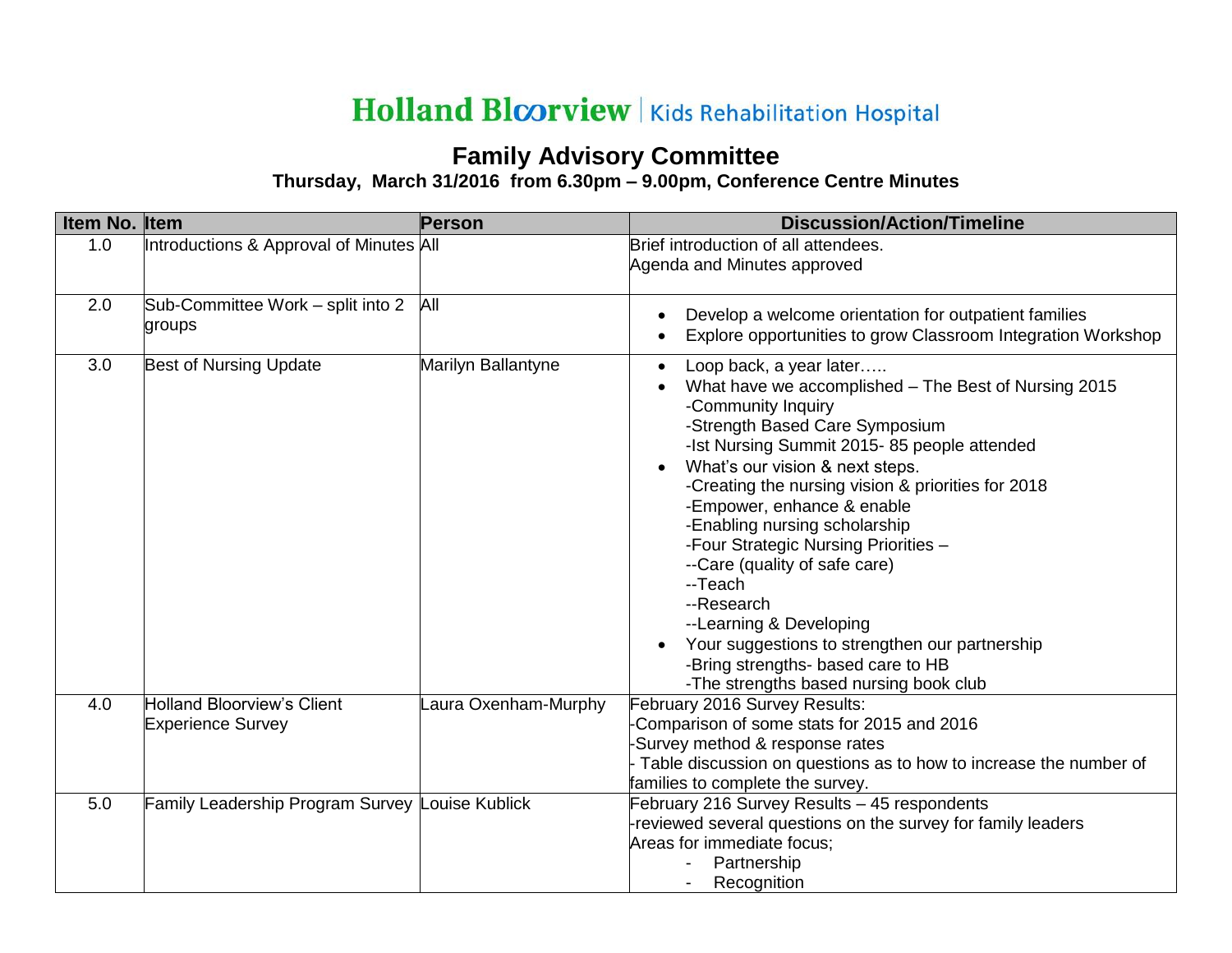|     |                                 |                                   | <b>Next Steps:</b><br>Renewed focus on "authentic engagement' training for<br>$\bullet$<br>committee leads<br>Updates to our Tips Sheet for staff based on survey results<br>$\bullet$<br>Review of tonight's feedback<br>Ideas for future program direction<br>Revision of Family Leadership suervey<br>Launch in May 2016                                                                                                                                                                                                                                                                                                                                                                                                                                                                                                                                            |
|-----|---------------------------------|-----------------------------------|------------------------------------------------------------------------------------------------------------------------------------------------------------------------------------------------------------------------------------------------------------------------------------------------------------------------------------------------------------------------------------------------------------------------------------------------------------------------------------------------------------------------------------------------------------------------------------------------------------------------------------------------------------------------------------------------------------------------------------------------------------------------------------------------------------------------------------------------------------------------|
| 6.0 | Youth Advisory Committee update | Cristina                          | YAC welcomed Stewart Wong, new VP of Communications,<br>$\bullet$<br>Marketing & Advocacy. Discussed about they would like to read<br>and hear about HB and options on social media (Julia's blog &<br>Bloom)<br>YAC offered their thoughts to the Niagara College Therapeutic<br>$\bullet$<br>Recreation students who are interested in finding out client's<br>opinions and needs about TR.<br>YAC brainstormed questions & topics in learning about next<br>month's Bioethics Education meeting. Looking forward to<br>welcome James Anderson, Bioethicist @ April meeting. (April 4-<br>12 is National Ethics Week).                                                                                                                                                                                                                                               |
| 7.0 | Board of Trustees Overview      | Julia Hanigsberg<br>_ynda Torneck | Overview of roles, responsibilities & leadership:<br>Board Structure: Board of Trustees have 5 Committees -<br><b>Executive Committee</b><br><b>Quality Committee</b><br><b>Governance Committee</b><br>Research, Teaching & Learning Committee<br><b>Business &amp; Audit Committee</b><br><b>Investment Sub-committee</b><br>Advancing client & family centred care:<br>Quality Improvement Plan (QIP)<br>Operating plan<br>$\bullet$<br>Strategic plan<br>$\bullet$<br>Performance accountability<br>$\bullet$<br>Risk management<br>Research<br>Hiring president & CEO<br>Creating a representative board:<br>Lived experience (disability/client/family)<br>$\bullet$<br>Direct experience in childhood disability/pediatrics<br>Questions:<br>What would you like Trustees to take away from FAC meetings?<br>What should the Trustees' role be at FAC meetings? |